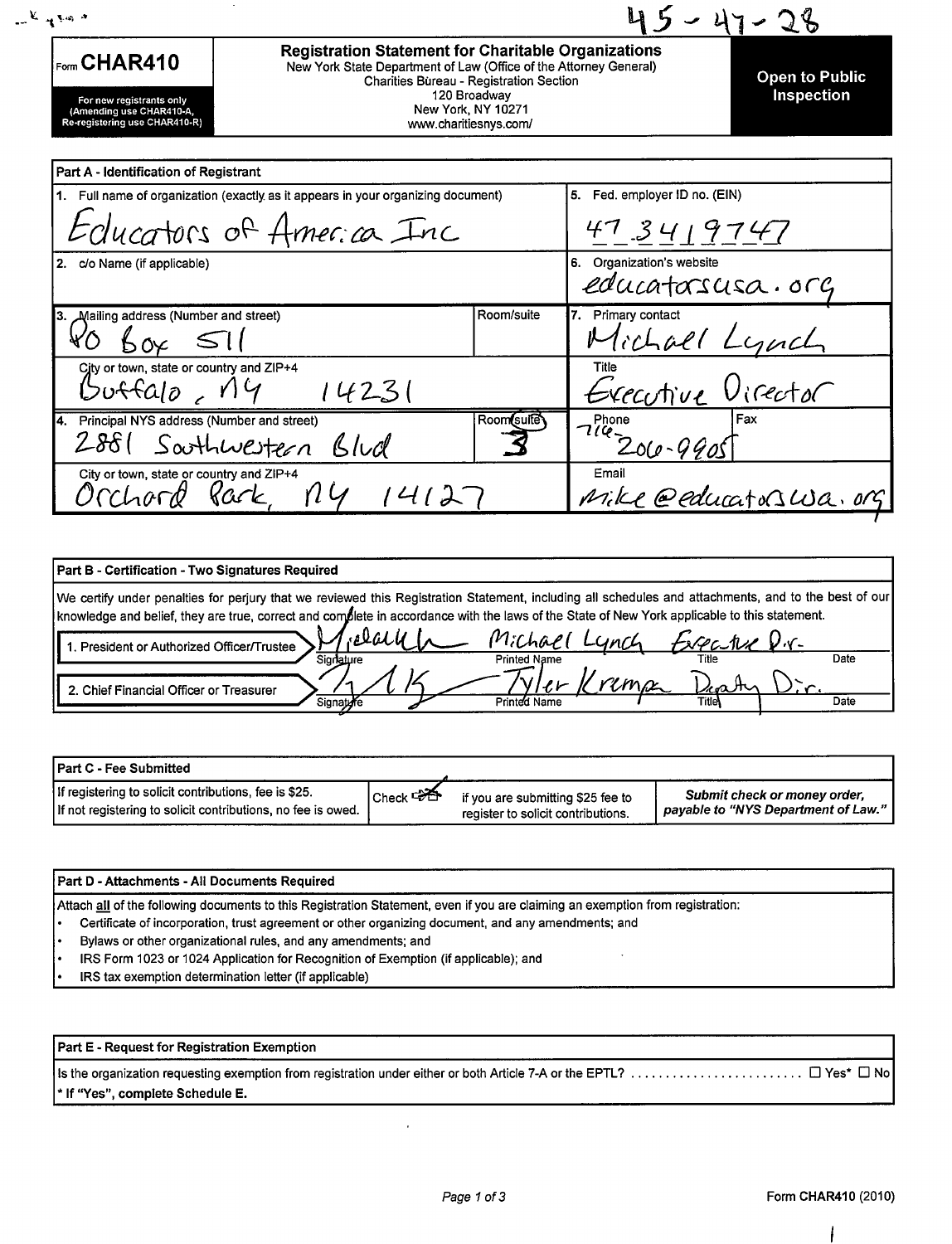| 1. Incorporation / formation                                                                               |                          |                                          |                                                                             |                                       |
|------------------------------------------------------------------------------------------------------------|--------------------------|------------------------------------------|-----------------------------------------------------------------------------|---------------------------------------|
| a. Type of organization:                                                                                   |                          |                                          | Type of corporation if New York not-for-profit corporation                  |                                       |
|                                                                                                            |                          | AO BO CO                                 | $D \Box$                                                                    |                                       |
|                                                                                                            |                          |                                          |                                                                             |                                       |
|                                                                                                            |                          |                                          | c. Date incorporated if a corporation or formed if other than a corporation |                                       |
|                                                                                                            |                          | 02,06,2015                               |                                                                             |                                       |
|                                                                                                            |                          | d. State in which incorporated or formed |                                                                             |                                       |
|                                                                                                            |                          | new York                                 |                                                                             |                                       |
| * If Other, describe:                                                                                      |                          |                                          |                                                                             |                                       |
| 2. List all chapters, branches and affiliates of your organization (attach additional sheets if necessary) |                          |                                          |                                                                             |                                       |
|                                                                                                            |                          |                                          | Mailing address (number and street, room/suite,                             |                                       |
| Name                                                                                                       |                          | Relationship                             | City or town, state or country and zip+4)                                   |                                       |
|                                                                                                            |                          |                                          |                                                                             |                                       |
|                                                                                                            |                          |                                          |                                                                             |                                       |
|                                                                                                            |                          |                                          |                                                                             |                                       |
|                                                                                                            |                          |                                          |                                                                             |                                       |
|                                                                                                            |                          |                                          |                                                                             |                                       |
|                                                                                                            |                          |                                          |                                                                             |                                       |
|                                                                                                            |                          |                                          |                                                                             |                                       |
|                                                                                                            |                          |                                          |                                                                             |                                       |
|                                                                                                            |                          |                                          |                                                                             |                                       |
| 3. List all officers, directors, trustees and key employees                                                |                          |                                          |                                                                             |                                       |
|                                                                                                            |                          |                                          | Mailing address (number and street, room/suite,                             | End of term                           |
| Name                                                                                                       | Title                    |                                          | city or town, state or country and zip+4)                                   | (if applicable)                       |
|                                                                                                            |                          | Same as                                  |                                                                             |                                       |
|                                                                                                            |                          |                                          |                                                                             |                                       |
| Michael Lynch<br>Tyler Krempa                                                                              | Exec. D.r<br>Deputy D.r. | Same as fait                             |                                                                             |                                       |
|                                                                                                            |                          |                                          |                                                                             |                                       |
|                                                                                                            | $Con$ troller            |                                          | Same as Part of                                                             |                                       |
|                                                                                                            |                          |                                          |                                                                             |                                       |
| Charles Hathaway                                                                                           |                          |                                          |                                                                             |                                       |
|                                                                                                            |                          |                                          |                                                                             |                                       |
|                                                                                                            |                          |                                          |                                                                             | $\mathbf{I}$ $\mathbf{I}$<br>$-1 - 1$ |
|                                                                                                            |                          |                                          |                                                                             |                                       |
|                                                                                                            |                          |                                          |                                                                             | $1 - I = -I$                          |
|                                                                                                            |                          |                                          |                                                                             |                                       |
|                                                                                                            |                          |                                          |                                                                             | __/__/____                            |
|                                                                                                            |                          |                                          |                                                                             |                                       |
|                                                                                                            |                          |                                          |                                                                             | $I_{-}I_{-}$                          |
|                                                                                                            |                          |                                          |                                                                             |                                       |
|                                                                                                            |                          |                                          |                                                                             | _ _ / _ _ / _ _ _ .                   |
| 4. Other Names and Registration Numbers                                                                    |                          |                                          |                                                                             |                                       |
| a. List all other names used by your organization, including any prior names                               |                          |                                          |                                                                             |                                       |
|                                                                                                            |                          |                                          |                                                                             |                                       |